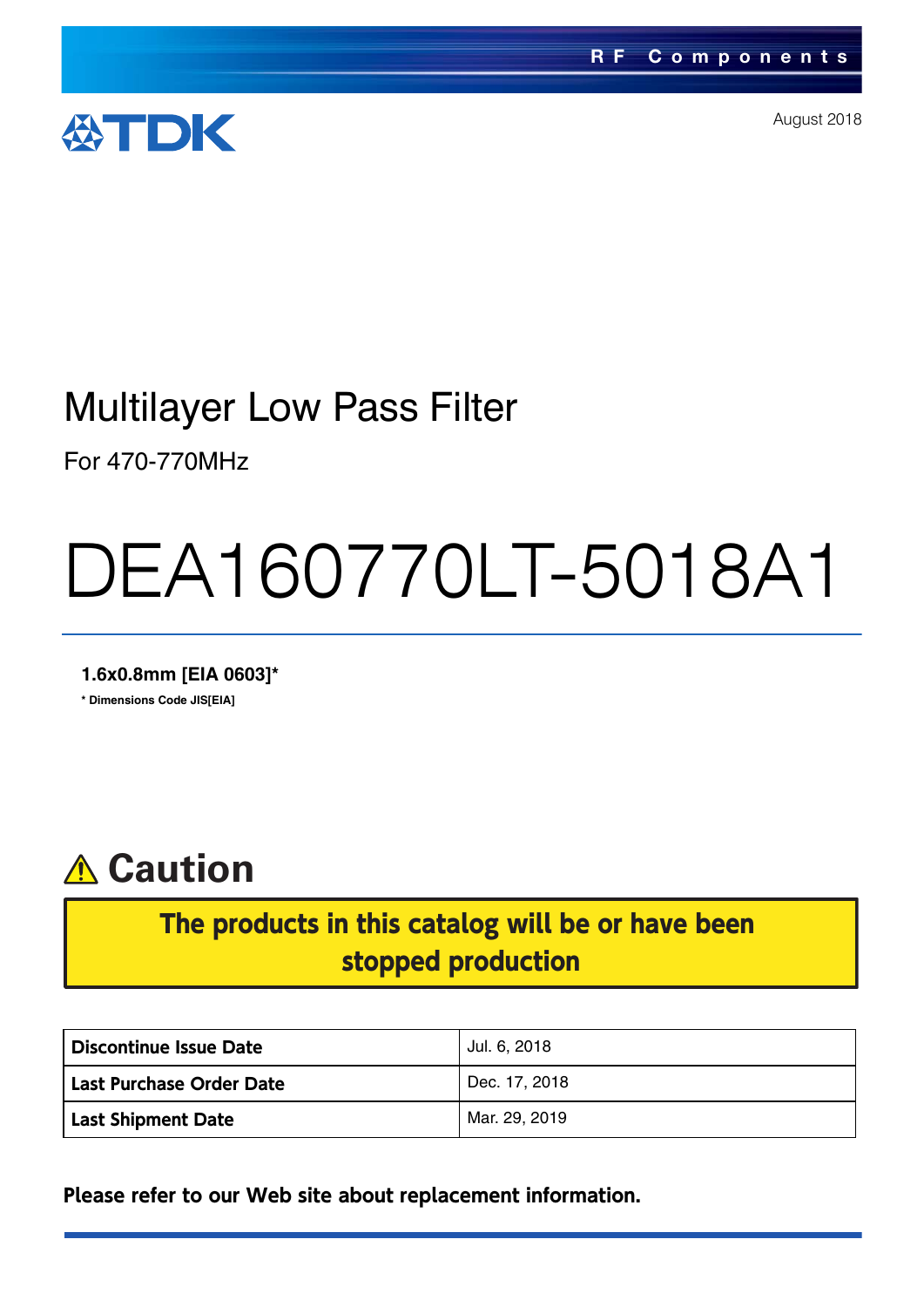### **Multilayer Low Pass Filter For 470-770MHz**

**Conformity to RoHS Directive**

**公TDK** 

# **DEA160770LT-5018A1**

#### **SHAPES AND DIMENSIONS**





Terminal functions  $\overline{1}$  IN **GND**  $\overline{\text{ou}}$  $\overline{GM}$ 

Dimensions in mm

#### **RECOMMENDED LAND PATTERN**

 $0.20 \pm 0.10$  0.20min.



RoHS Directive Compliant Product: See the following for more details related to RoHS Directive compliant products. http://product.tdk.com/en/environment/rohs/

• All specifications are subject to change without notice.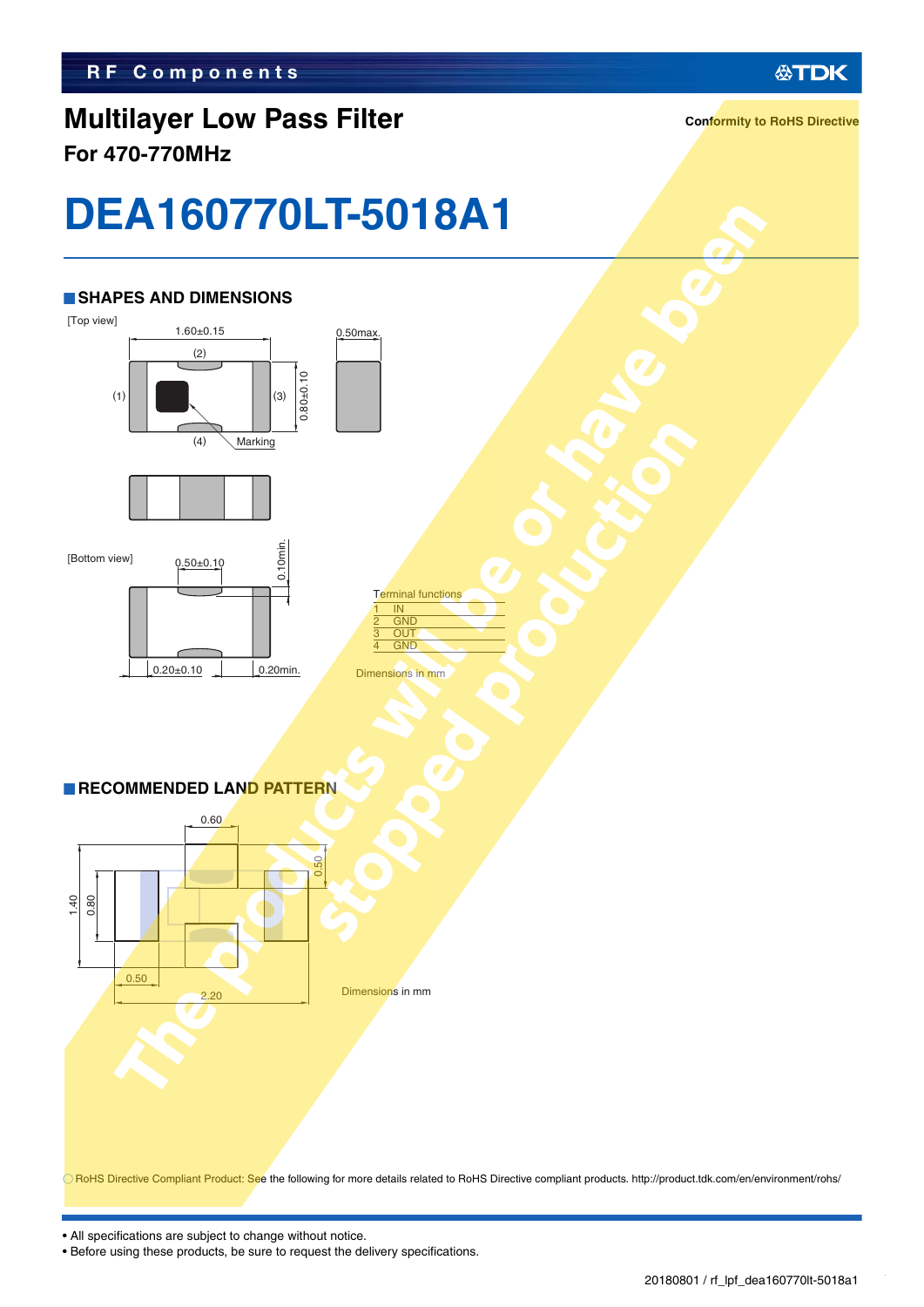### DEA160770LT-5018A1

#### **ELECTRICAL CHARACTERISTICS**

|                                                 | <b>Frequency Range</b><br>(MHz) | Min.                | Typ.         | Max.       |  |
|-------------------------------------------------|---------------------------------|---------------------|--------------|------------|--|
| Insertion Loss (dB)                             | 470 to 770                      |                     | 0.34         | 0.5        |  |
| Return Loss (dB)                                | 470 to 770                      | 10                  | 19.0         | <i>■</i> . |  |
| Attenuation (dB)                                | 1900 to 1950                    | 40                  | 53.9         | —          |  |
| Characteristic Impedance $(\Omega)$             |                                 |                     | 50 (Nominal) |            |  |
| $\cdot$ Ta: +25±5°C<br><b>TEMPERATURE RANGE</b> |                                 |                     |              |            |  |
| <b>Operating temperature</b>                    |                                 | Storage temperature |              |            |  |
| (°C)                                            |                                 | (°C)                |              |            |  |
| $-40$ to $+85$                                  |                                 | $-40$ to $+85$      |              |            |  |
|                                                 |                                 |                     |              |            |  |

#### **TEMPERATURE RANGE**

| <b>Operating temperature</b>              | Storage temperature                       |  |
|-------------------------------------------|-------------------------------------------|--|
|                                           |                                           |  |
|                                           |                                           |  |
| $\frac{(^{\circ}C)}{-40 \text{ to } +85}$ | $\frac{(^{\circ}C)}{-40 \text{ to } +85}$ |  |
|                                           |                                           |  |

• All specifications are subject to change without notice.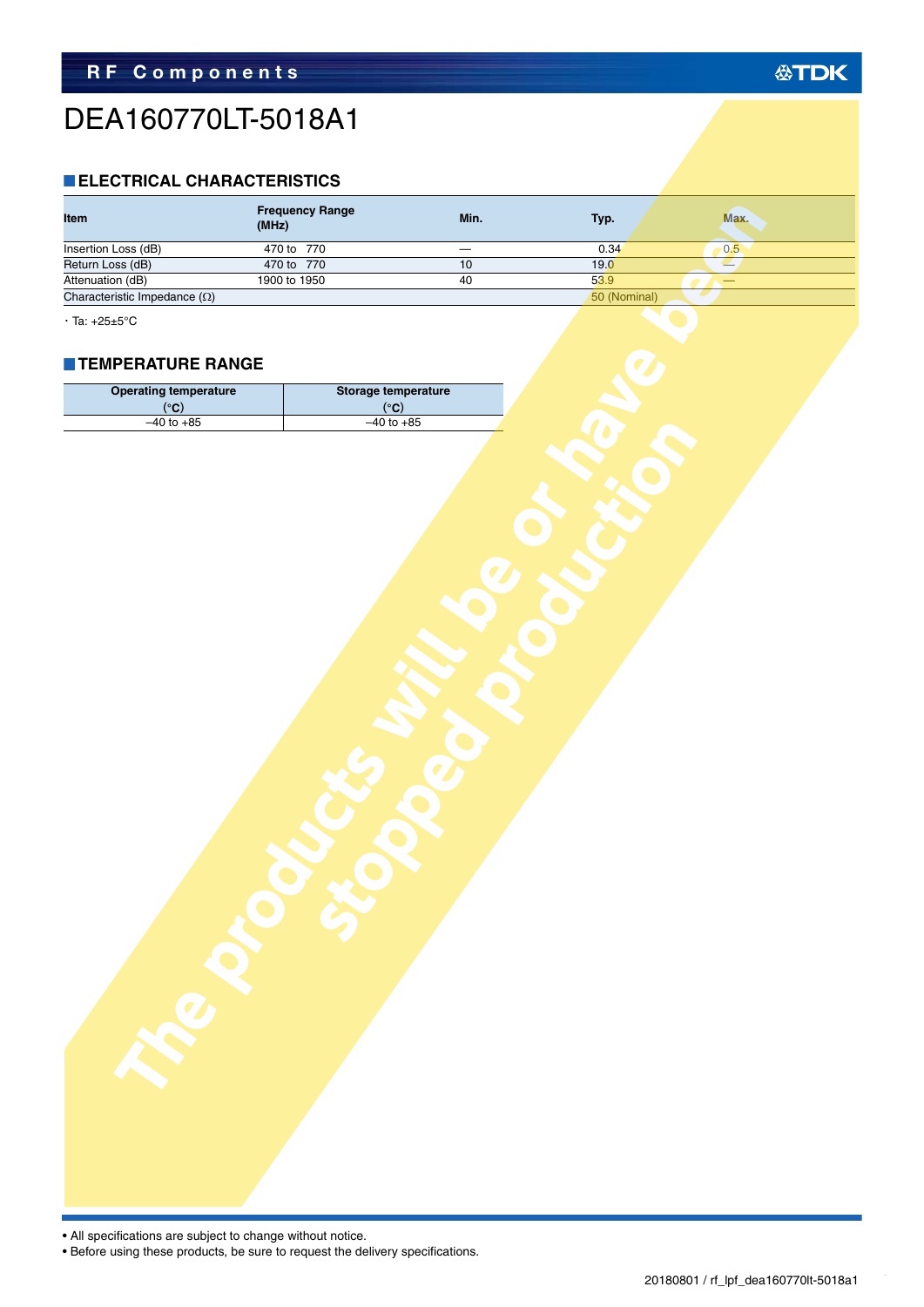### DEA160770LT-5018A1

#### **FREQUENCY CHARACTERISTICS**



• All specifications are subject to change without notice.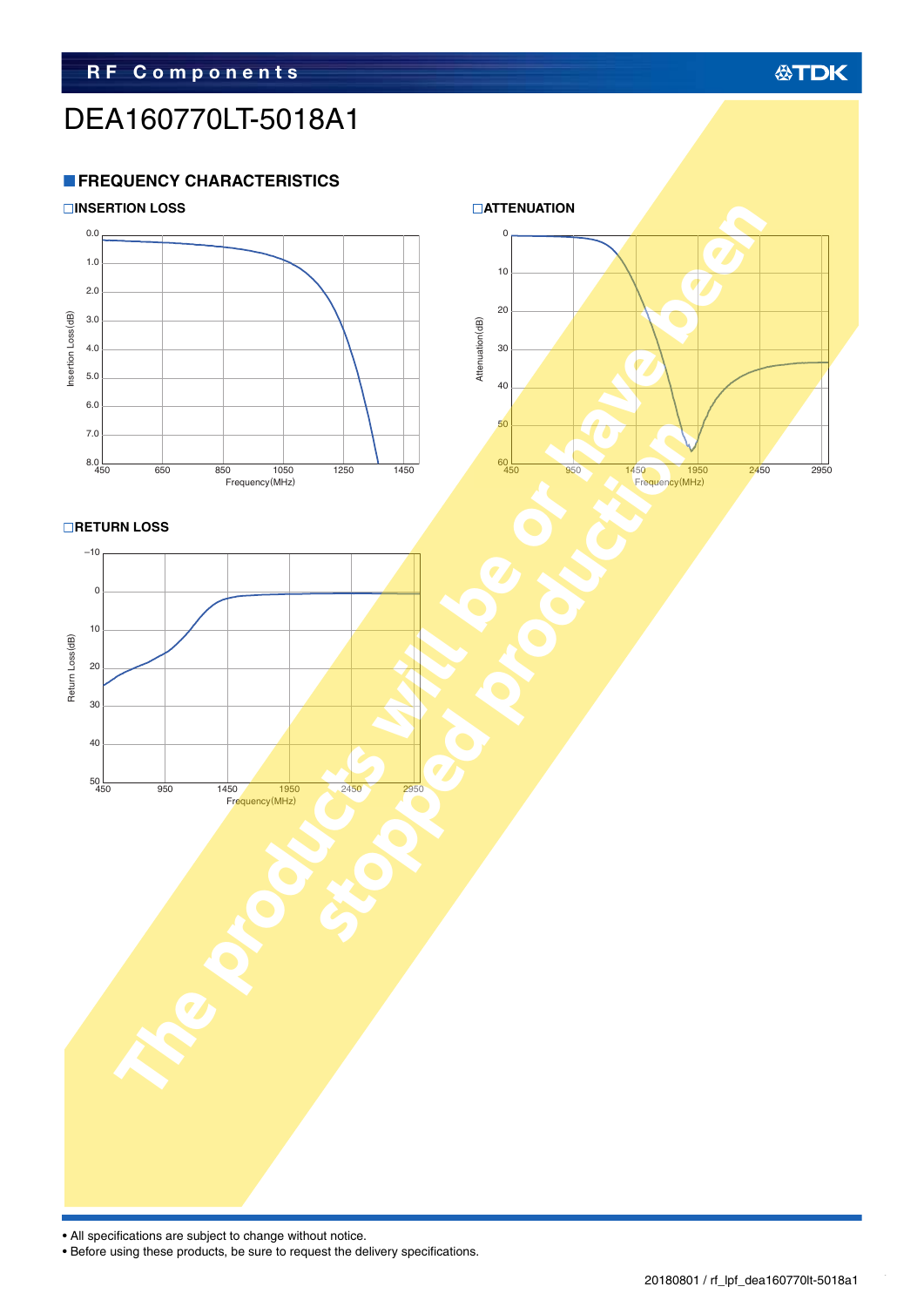#### **公TDK**

### DEA160770LT-5018A1

#### **RECOMMENDED REFLOW PROFILE**



| Preheating      |                 | <b>Soldering</b> |                          |              |                         |            |  |
|-----------------|-----------------|------------------|--------------------------|--------------|-------------------------|------------|--|
|                 |                 |                  | Critical zone (T3 to T4) |              | Peak                    |            |  |
| Temp.           |                 | Time             | Temp.                    | <b>Time</b>  | Temp.                   | Time       |  |
| T1              |                 |                  |                          |              | Τ4                      | t3*        |  |
| $150^{\circ}$ C | $200^{\circ}$ C | 60 to 120sec     | $217^{\circ}$ C          | 60 to 120sec | 240 to 260 $^{\circ}$ C | 30sec max. |  |

The maximum number of reflow is 3.



| I: Iemperature | T1        | Preheating<br>t1         | 3°C/sec<br>T <sub>3</sub><br>T <sub>2</sub><br>t: Time | Soldering<br>Peak<br>T <sub>4</sub><br>t3<br>$t2$ | 6°C/sec<br>or lower<br>T3     |                         |                           |  |
|----------------|-----------|--------------------------|--------------------------------------------------------|---------------------------------------------------|-------------------------------|-------------------------|---------------------------|--|
|                |           |                          |                                                        | Soldering                                         |                               |                         |                           |  |
|                | reheating |                          |                                                        | Critical zone (T3 to T4)                          |                               | Peak                    |                           |  |
| emp.           |           | $\overline{\mathsf{T2}}$ | <b>Time</b><br>$\overline{t}$                          | Temp.<br>$\overline{T3}$                          | <b>Time</b><br>$\overline{t}$ | Temp.<br>T <sub>4</sub> | Time<br>$\overline{13^*}$ |  |
| $50^{\circ}$ C |           | $200^{\circ}$ C          | 60 to 120sec                                           | $217^{\circ}$ C                                   | 60 to 120sec                  | 240 to 260°C            | 30sec max.                |  |
|                |           |                          |                                                        |                                                   |                               |                         |                           |  |

• All specifications are subject to change without notice.

ŕ